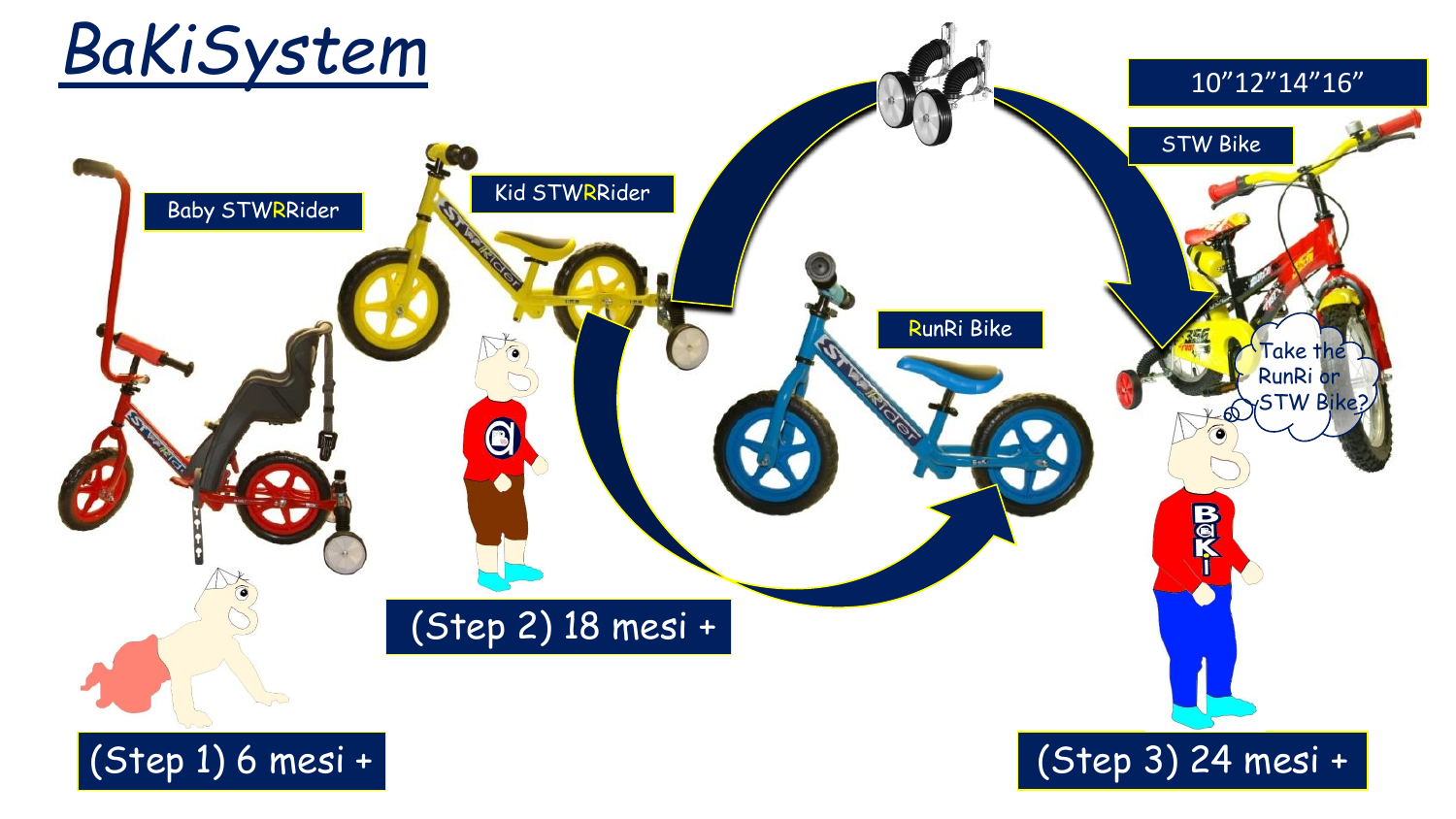

We believe that our safety and learning system for the correct use of the bicycle and the STWheels minimoto puts a definitive remedy to the reigning ambiguity in this sector. The problem of fixed casters / stabilizers, well described in this article of LaStampa.it of 2012 <http://www.babykidbike-d.com/la-stampait-c1cri>, is currently addressed, partially and inappropriately, advising the use of the bicycle without pedals, Balance Bike or Draisina. As we noted by watching some videos online: [https://www.youtube.com/watch?v=8L2H\\_mAJ8Tc](https://www.youtube.com/watch?v=8L2H_mAJ8Tc) - <https://www.youtube.com/watch?v=FMh7MOCK1g4> - the bambi, with bicycles without pedals, not they learn to curve. In fact they almost always go in a straight line, both when they walk as well as when they go downhill. They do not learn to brake and pedaling, brakes and pedals are not provided. However, they are exposed to the same risks as when a fixed bike is removed from a normal bicycle for the first time. In fact, at this stage, children are not yet able to properly ride the bicycle, ie: pedaling, turning at speed and braking as necessary. It is common practice, to make children learn balance, encourage them to gain speed by riding a bicycle without stabilizers or, in many cases, making them descend along a descent aboard a normal bicycle, always without wheels, or a balance bike. The greatest number of accidents derives from this practice, performed in the absence of the necessary dexterity in conducting these means. This, in the case of the normal bicycle with fixed wheels, because the children have become accustomed to the fixed and secure support of the wheels and find it hard to give it up. In the case of the balance bike because they tackle speed without having the awareness and the possibility of dominating it by braking or bending by tilting the bicycle correctly. Ultimately, bicycles without pedals, as an alternative to bicycles with traditional fixed castors, could have had some reason for the absence of our Smart Training Wheels system. However, balance bikes represent a different and complementary activity to normal cycling. Our STWheels destabilizers, real balance dispensers, allow you to learn the correct driving of bicycles and mini bikes in self-learning, in a gradual, safe and enjoyable way from the first years of life when the child has just started walking.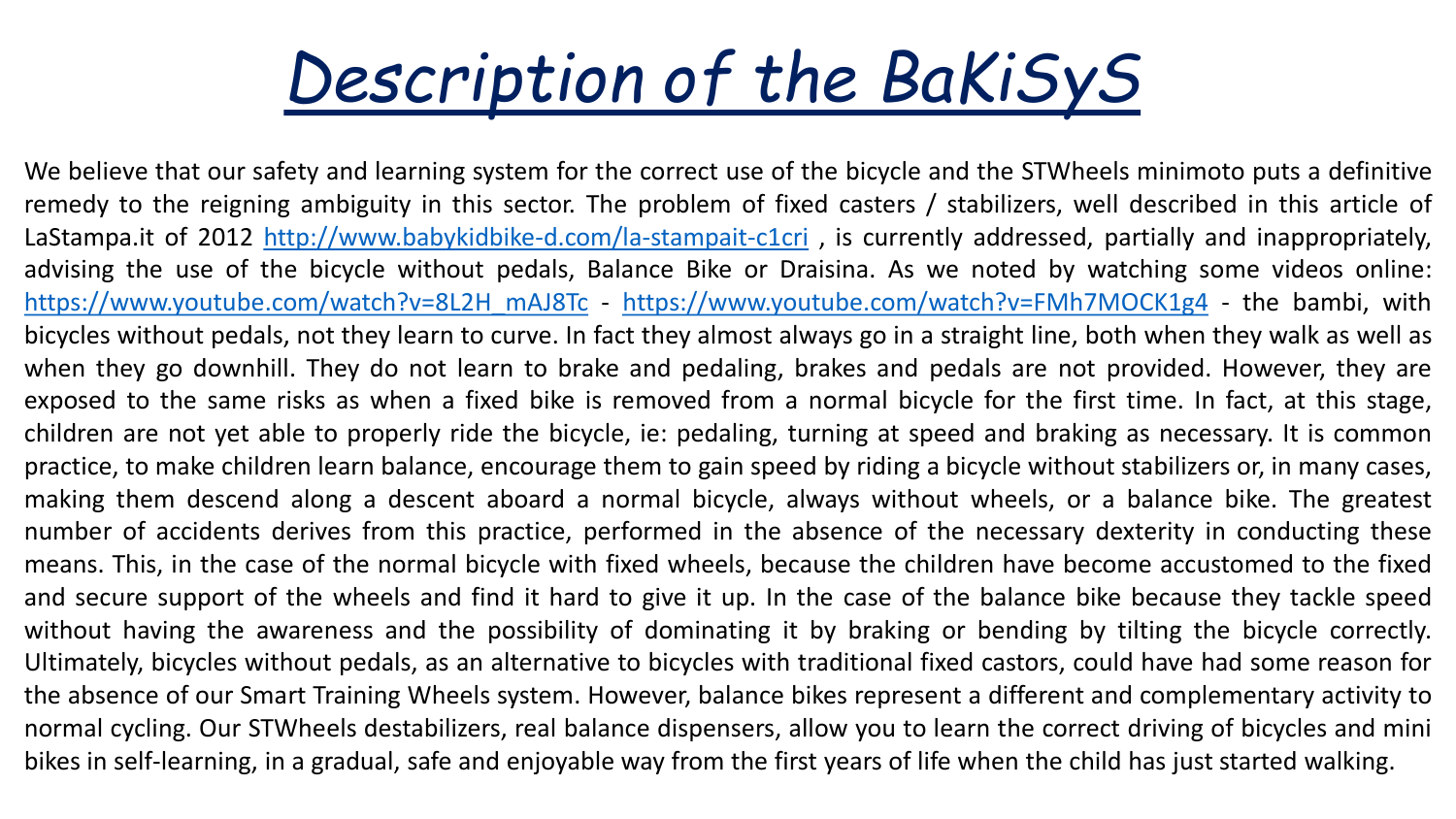## *Procedure*

The "system without pedals" (balance bike / draisina) is used by us to familiarize children with the bicycle, from the first months of life.

*THREE PROPEDEUTICAL PHASES FOR LEARNING THE CORRECT USE OF THE BICYCLE*

Step 1) 6 months +, see our STWRider equipped with a towing rod and quide, attached to the handlebar, a seat for transporting children by bicycle, quick detachment, and our STWheels regulators. While waiting for the child to be able to use the STWRider independently, that is when he will be able to sit the sole on the ground (inside leg length about 30 cm) when seated, on the seat adjusted to the minimum height, he can be comfortably transported safely starting it to test the lateral oscillation of the STWRider by appropriately adjusting our STWheels *balance regulators by loosening a few turns.*

Step 2) 18 months +, internal leg length approx. 30 cm and seat adjusted to the minimum height, the child becomes familiar with the STWRider with our STWheels set with 50% spring pressure, sufficient lateral support to prevent the STWRider from being embarrassment, as happens with normal balance bikes in this phase, falling sideways. The adjustment of our STWheels balance regulators at about 50% allows the child to start to learn the lateral inclination of the bicycle safely when cornering. Learning that will be completed by driving the normal bicycle with the same aids until they are eliminated. This phase will end when the child, able to push himself with his feet, will quide the STWRider with ease and / or beat with his heels frequently on the STWheels. The behavior of children in this phase will be similar to the one *held with the balance bike in video:* <https://www.youtube.com/watch?v=d5zmK5-wYfo> <https://www.youtube.com/watch?v=U9a0otu3ZfQ>  <https://www.youtube.com/watch?v=ivarhz-ZWbI> - <https://www.youtube.com/watch?v=rYbZC7zNLs8>.

*but without the problem of having to support the bicycle that falls sideways. VIDEO*

In this learning phase there will be no need to assist him, as in the following video, due to the presence of our dispensers: <https://www.youtube.com/watch?v=STY0NQLtLxY>. Our dispensers will allow children to behave as if they were driving the type of three*wheeled Balance Bike on video:* <https://www.youtube.com/watch?v=OtjJVqMsEuA>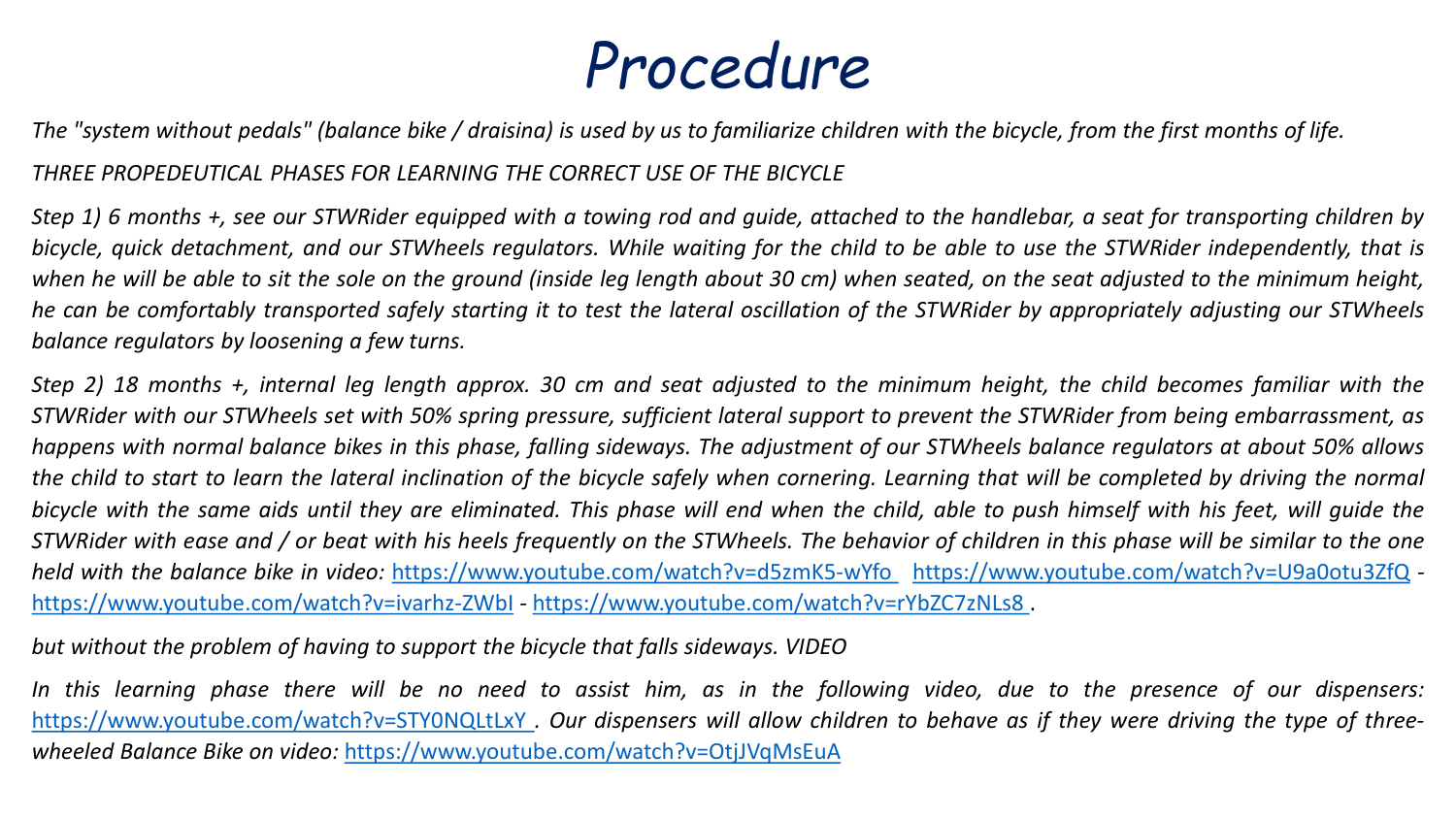Step 3) 24 months +, the STWRider turns into RunRider Bike (RunRi Bike), without any accessories, it will be used as the common bicycles without pedals. They, as written, represent a different kind of fun than riding a normal bicycle. Our STWheels balance regulators will switch to the bicycle with pedals and brakes for the three learning steps, as per the separate description. Even with the normal bicycle, only if strictly necessary, the push rod and guide hooked under the seat can be used at the beginning. Since our STWRider can be used up to five years of age and our STWheels can be fitted on most bicycles on the market up to 10 "to 16", the choice of the actual bicycle will be easier. At the time of purchase it will be sufficient to check the child's height and purchase the desired bicycle on the market that is suitable for its size: 12 "wheel = internal leg length approx. 35cm, 14" = 45cm, 16 "= 55cm. We recommend that at least the toe of the child touches the ground. The bike purchased will then be equipped with our STWheels balance regulators, recovered from the RunRi Bike, and, possibly, the push bar and guide. In this phase the helmet and other possible protections must be worn. It is recommended to adjust the saddle height well. The child, to have the right push on the pedals, must touch the ground almost exclusively with the tip of the feet, once seated on the saddle. At this point it is necessary to follow the instructions for the three steps of adjusting the balance dispensers, trying to train the children by engaging them in curves, fast runs, but *in the plains, braking and restarting, as in video: https:* [https://www.youtube.com/watch?v=3SlvnS\\_K2gE&t=15s](https://www.youtube.com/watch?v=3SlvnS_K2gE&t=15s) *All in a* spontaneous, fun way and in situations that are consistent and safe. In fact, when walking with parents, it is not necessary to drive a two-wheeled vehicle by force, unless you are on suitable ground. From the observation of many parents, walking in city parks, it was found that with the balance bike, dragged in some way between the legs, the child does not learn any balance and, above all, that very often the Balance Bike is transported by hand from one of the parents. The child can learn only when he can count on a minimum speed. This must always be done in situations of safety and adequate space. *Certainly not as shown in the video:* <https://www.youtube.com/watch?v=XVapuUBBTLw> *in which we see, among other* things, a child exposed to the risk of a possible impact of his head, without a helmet, with the sharp edge of the stone edge *of the driveway.*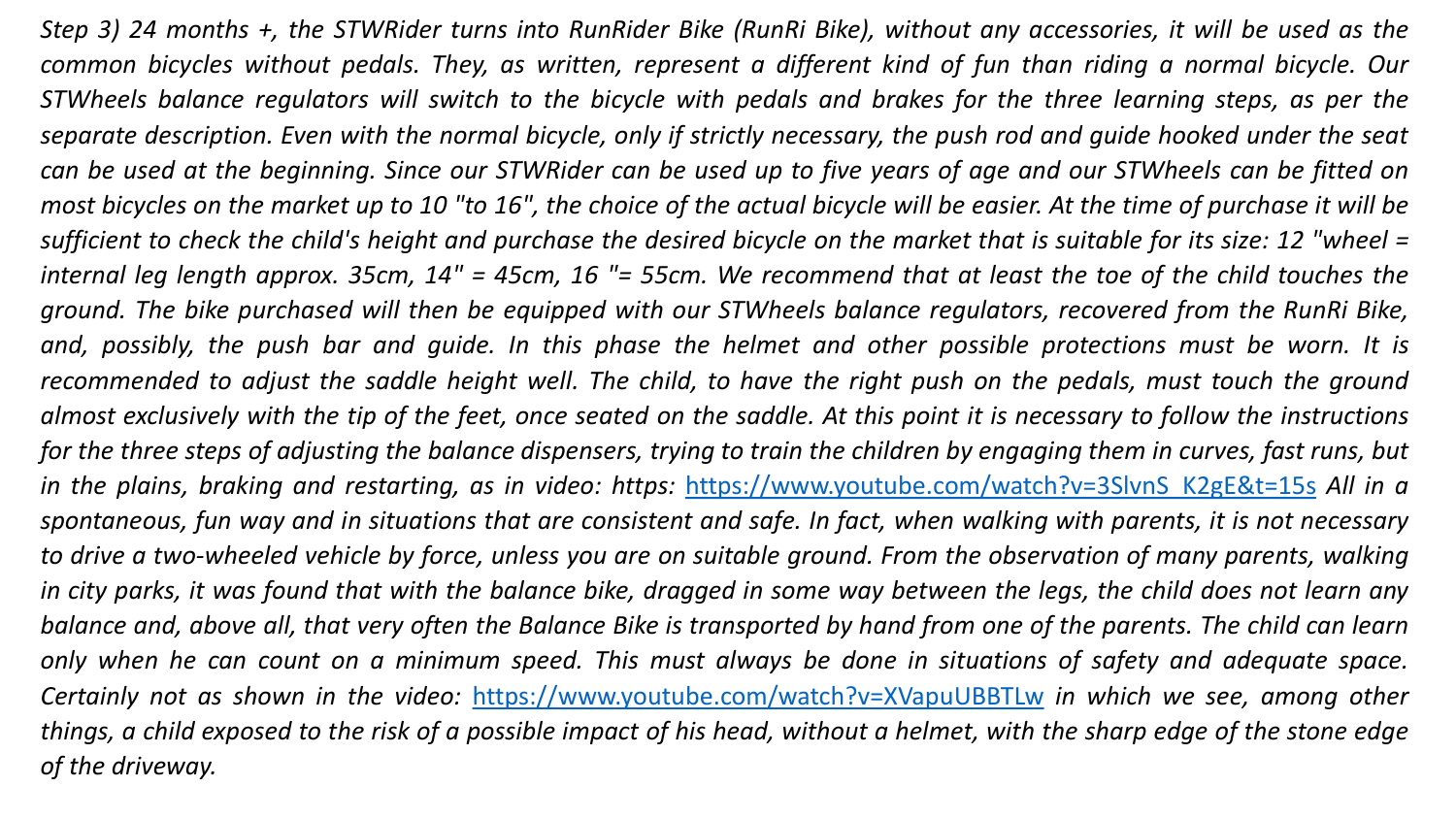## *STWRRider ASSEMBLY AND USE INSTRUCTIONS*

## CONTENT OF THE PACKAGE AS IT IS DELIVERED

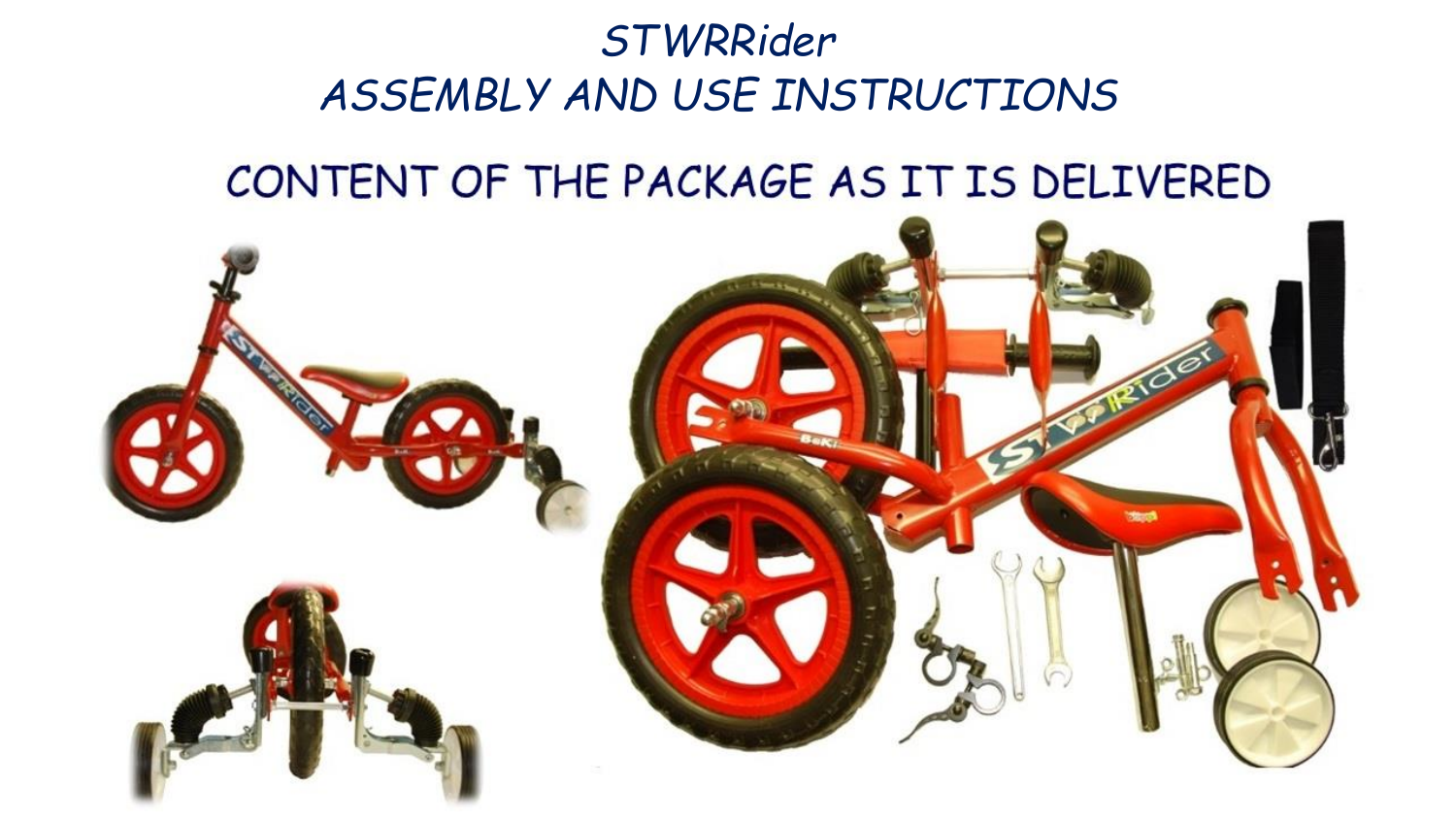

AFTER ASSEMBLING THE TWO WHEELS OF THE STWheel DE-STABILIZERS, INSERT THE REAR WHEEL OF THE STWRRider INTO THE TWO ARMS, ALREADY ATTACHED TO THE STWWheels, LOADING THEM LIGHTLY.

AFTER MOUNTING THE FRONT WHEEL OF THE STWRRider, INSERT THE REAR WHEEL WITH THE STWheels IN THE FORK, PAY THE TWO ARMS INTO THE FORK, AND TIGHTEN THE SCREW WITH THE CROSS HEAD.





TIGHTEN THE TWO NUTS WITH THE TABLE ON THE CONTRARY TO THAT OF THE FRONT WHEEL.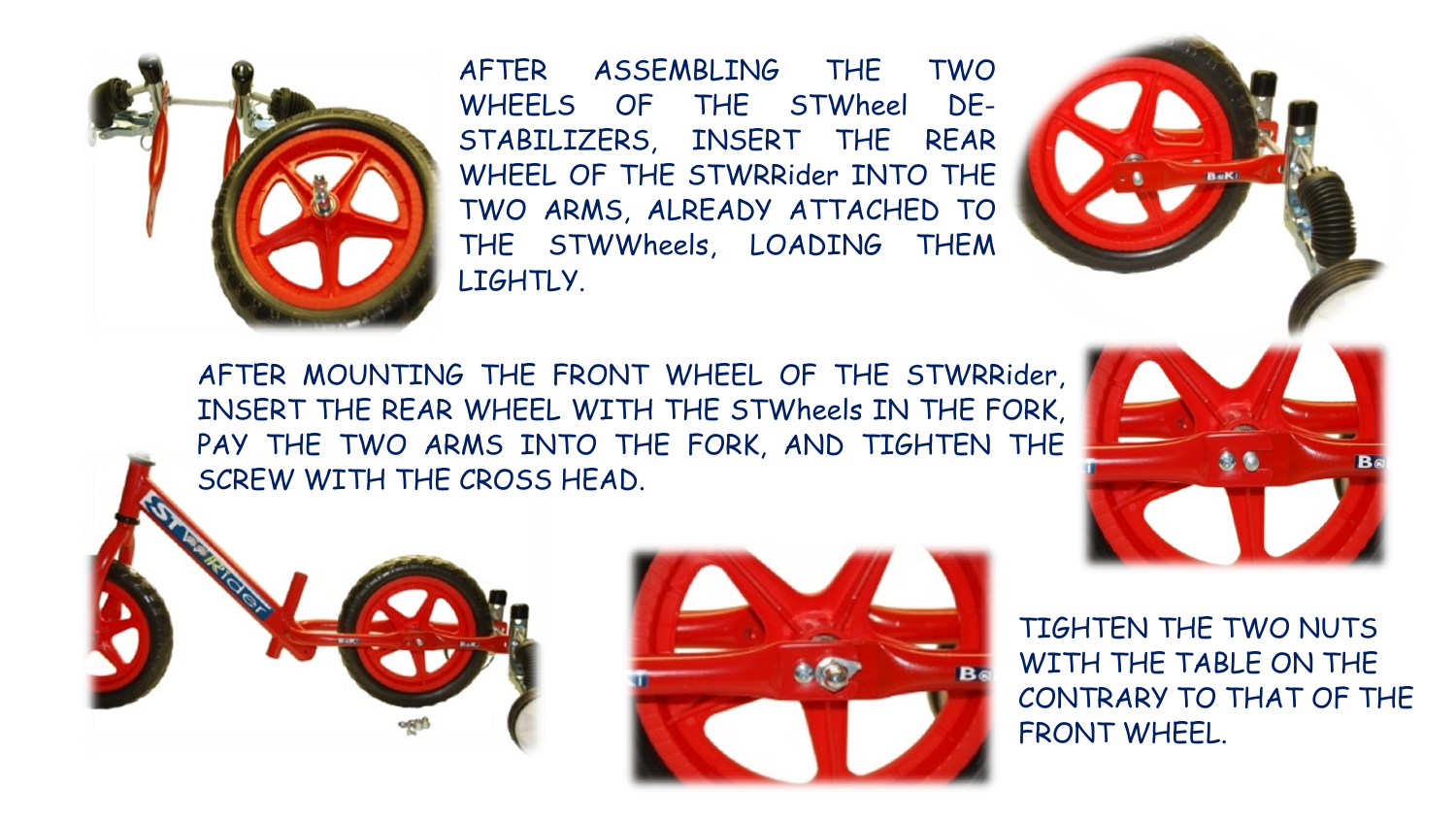

PULL WELL THE TWO NUTS AND THE TWO CROSS SCREWS. THE BIKE SADDLE DOES NOT BECOME TOTALLY BEGINNING, BUT ONLY TO SUFFICIENCY TO MAKE IT STABLE. TO LOWER IT AT MINIMUM IT MUST BE PUSHED WITH FORCE TOWARDS THE BOTTOM, WITH THE TIGHTENED LEVER. TO ADJUST IT, AT THE TIME OF RAISING IT, IT MUST BE PULLED TOWARDS UP TO DISCOVER THE TIGHTENING LEVER AND YOU CAN MANEUVER IT.